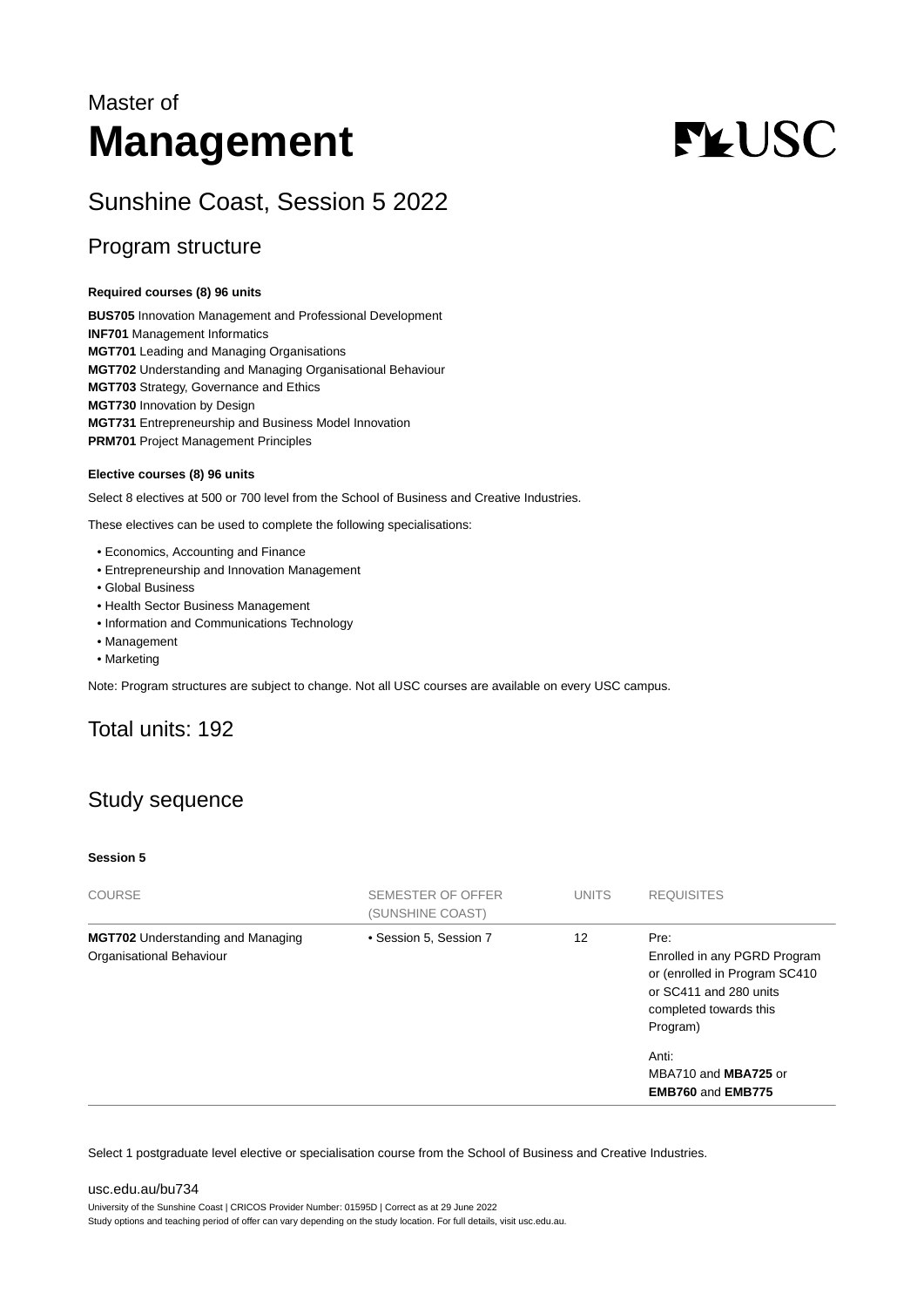Select 2 postgraduate level electives or specialisation courses from the School of Business and Creative Industries.

#### **Session 1**

| <b>COURSE</b>                                                   | SEMESTER OF OFFER<br>(SUNSHINE COAST) | <b>UNITS</b> | <b>REQUISITES</b>                    |
|-----------------------------------------------------------------|---------------------------------------|--------------|--------------------------------------|
| <b>MGT731</b> Entrepreneurship and Business Model<br>Innovation | ● Session 1                           | 12           | Pre:<br>Enrolled in any PGRD Program |

#### Select 1 postgraduate level elective or specialisation course from the School of Business and Creative Industries

#### **Session 2**

| <b>COURSE</b>                        | SEMESTER OF OFFER<br>(SUNSHINE COAST) | <b>UNITS</b> | <b>REQUISITES</b>                                                                                                                                 |
|--------------------------------------|---------------------------------------|--------------|---------------------------------------------------------------------------------------------------------------------------------------------------|
| <b>INF701</b> Management Informatics | • Session 2                           | 12           | Pre:<br>Enrolled in any PGRD Program<br>or (enrolled in Program SC410<br>or SC411 and 280 units<br>completed towards either of<br>these programs) |
| <b>MGT730 Innovation by Design</b>   | • Session 2                           | 12           | Pre:<br>Enrolled in any PGRD Program                                                                                                              |

#### **Session 3**

| <b>COURSE</b>                                    | SEMESTER OF OFFER<br>(SUNSHINE COAST) | <b>UNITS</b>      | <b>REQUISITES</b>                                                                                                                                            |
|--------------------------------------------------|---------------------------------------|-------------------|--------------------------------------------------------------------------------------------------------------------------------------------------------------|
| <b>MGT701</b> Leading and Managing Organisations | • Session 3, Session 6                | $12 \overline{ }$ | Pre:<br>Enrolled in any PGRD Program<br>or (enrolled in Program SC410,<br>SC411, SC425, SC404 or<br>SC405 and 280 units completed<br>towards these Programs) |
|                                                  |                                       |                   | Anti:<br><b>MBA707 or EMB757</b>                                                                                                                             |
| <b>PRM701</b> Project Management Principles      | • Session 3                           | $12 \overline{ }$ | Pre:<br>Enrolled in any PGRD Program<br>or (enrolled in Program SC410)<br>or SC411 and 280 units<br>completed towards this<br>Program)                       |

#### **Session 5**

Select 2 postgraduate level electives or specialisation courses from the School of Business and Creative Industries.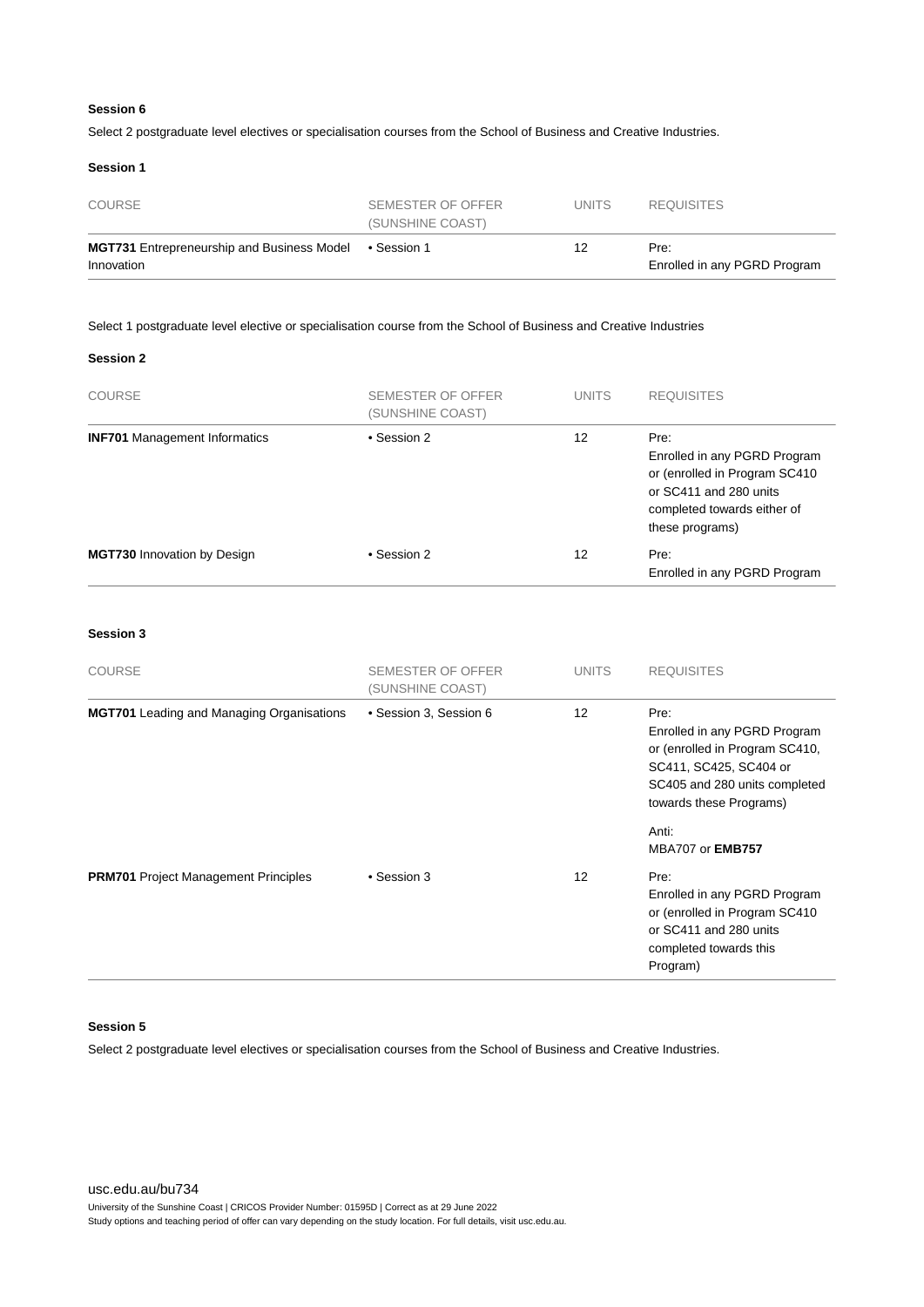| <b>COURSE</b>                                                       | SEMESTER OF OFFER<br>(SUNSHINE COAST) | <b>UNITS</b> | <b>REQUISITES</b>                    |
|---------------------------------------------------------------------|---------------------------------------|--------------|--------------------------------------|
| <b>BUS705</b> Innovation Management and<br>Professional Development | • Session 2, Session 7                | 12           | Pre:<br>Enrolled in any PGRD Program |
|                                                                     |                                       |              | Anti:<br><b>MBA701 or EMB751</b>     |
| <b>MGT703</b> Strategy, Governance and Ethics                       | • Session 2. Session 7                | 12           | Pre:<br>Enrolled in any PGRD Program |
|                                                                     |                                       |              | Anti:<br><b>MBA712 or EMB762</b>     |

#### **Session 1**

Select 2 postgraduate level electives or specialisation courses from the School of Business and Creative Industries.

#### **Session 5**

| <b>COURSE</b>                                                        | SEMESTER OF OFFER<br>(SUNSHINE COAST) | <b>UNITS</b> | <b>REQUISITES</b>                                                                                                                              |
|----------------------------------------------------------------------|---------------------------------------|--------------|------------------------------------------------------------------------------------------------------------------------------------------------|
| <b>MGT702</b> Understanding and Managing<br>Organisational Behaviour | • Session 5, Session 7                | 12           | Pre:<br>Enrolled in any PGRD Program<br>or (enrolled in Program SC410<br>or SC411 and 280 units<br>completed towards this<br>Program)<br>Anti: |
|                                                                      |                                       |              | MBA710 and MBA725 or<br><b>EMB760 and EMB775</b>                                                                                               |

Select 1 postgraduate level elective or specialisation course from the School of Business and Creative Industries.

#### **Session 6**

| <b>COURSE</b>                                    | SEMESTER OF OFFER<br>(SUNSHINE COAST) | <b>UNITS</b> | <b>REQUISITES</b>                                                                                                                                                     |
|--------------------------------------------------|---------------------------------------|--------------|-----------------------------------------------------------------------------------------------------------------------------------------------------------------------|
| <b>MGT701</b> Leading and Managing Organisations | • Session 3, Session 6                | 12           | Pre:<br>Enrolled in any PGRD Program<br>or (enrolled in Program SC410,<br>SC411, SC425, SC404 or<br>SC405 and 280 units completed<br>towards these Programs)<br>Anti: |
|                                                  |                                       |              | <b>MBA707 or EMB757</b>                                                                                                                                               |

Select 1 postgraduate level elective or specialisation course from the School of Business and Creative Industries.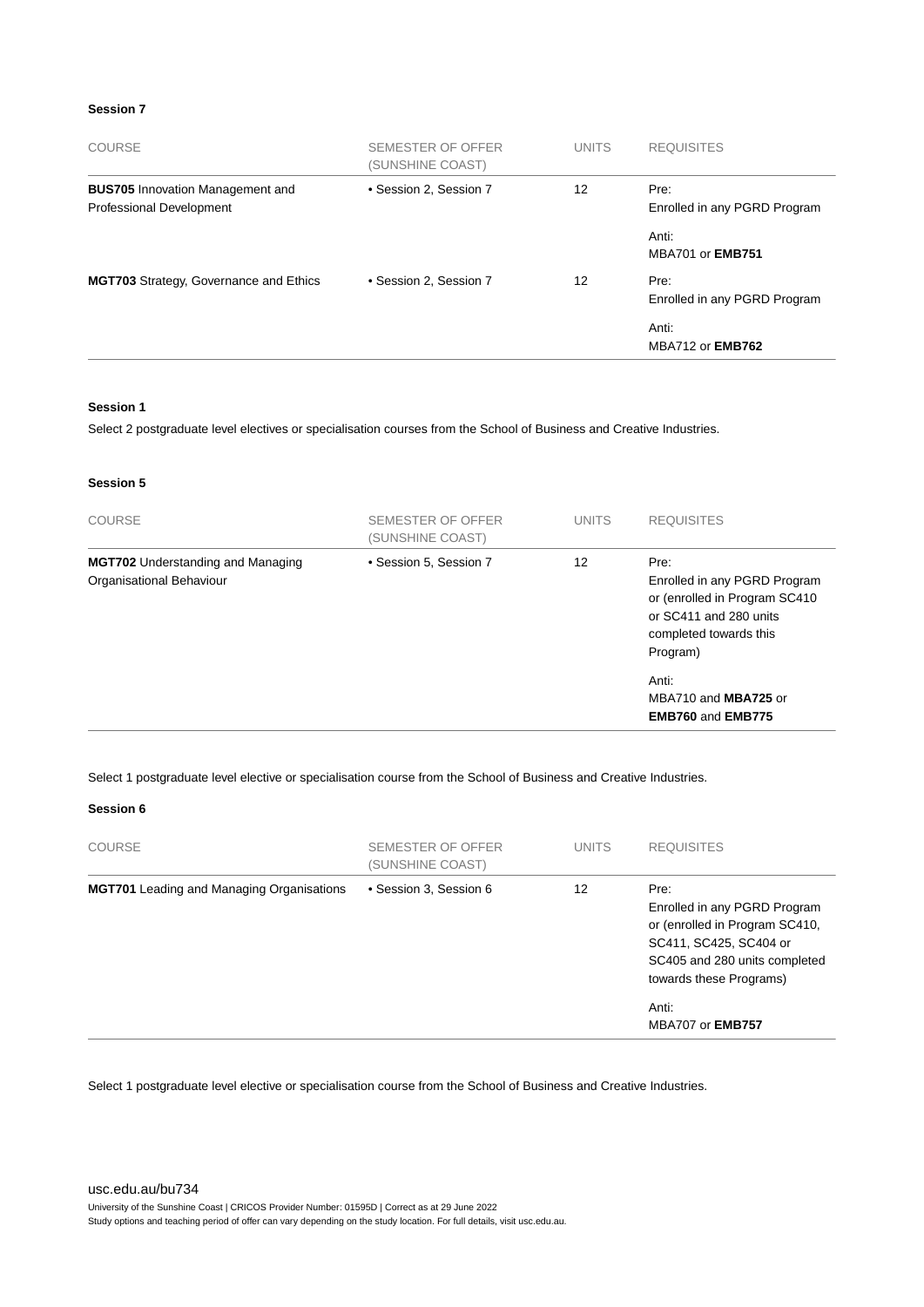| <b>COURSE</b>                                                       | SEMESTER OF OFFER<br>(SUNSHINE COAST) | <b>UNITS</b>    | <b>REQUISITES</b>                    |
|---------------------------------------------------------------------|---------------------------------------|-----------------|--------------------------------------|
| <b>BUS705</b> Innovation Management and<br>Professional Development | • Session 2, Session 7                | 12 <sup>2</sup> | Pre:<br>Enrolled in any PGRD Program |
|                                                                     |                                       |                 | Anti:<br><b>MBA701 or EMB751</b>     |
| <b>MGT703</b> Strategy, Governance and Ethics                       | • Session 2, Session 7                | 12 <sup>°</sup> | Pre:<br>Enrolled in any PGRD Program |
|                                                                     |                                       |                 | Anti:<br><b>MBA712 or EMB762</b>     |
|                                                                     |                                       |                 |                                      |
| <b>Session 1</b>                                                    |                                       |                 |                                      |

| <b>COURSE</b>                                                   | SEMESTER OF OFFER<br>(SUNSHINE COAST) | UNITS. | <b>REQUISITES</b>                    |
|-----------------------------------------------------------------|---------------------------------------|--------|--------------------------------------|
| <b>MGT731</b> Entrepreneurship and Business Model<br>Innovation | ● Session 1                           | 12     | Pre:<br>Enrolled in any PGRD Program |

Select 1 postgraduate level elective or specialisation course from the School of Business and Creative Industries.

#### **Session 2**

| <b>COURSE</b>                               | <b>SEMESTER OF OFFER</b><br>(SUNSHINE COAST) | <b>UNITS</b> | <b>REQUISITES</b>                                                                                                                                 |
|---------------------------------------------|----------------------------------------------|--------------|---------------------------------------------------------------------------------------------------------------------------------------------------|
| <b>INF701</b> Management Informatics        | • Session 2                                  | 12           | Pre:<br>Enrolled in any PGRD Program<br>or (enrolled in Program SC410<br>or SC411 and 280 units<br>completed towards either of<br>these programs) |
| MGT730 Innovation by Design                 | • Session 2                                  | 12           | Pre:<br>Enrolled in any PGRD Program                                                                                                              |
| <b>Session 3</b>                            |                                              |              |                                                                                                                                                   |
| <b>COURSE</b>                               | <b>SEMESTER OF OFFER</b><br>(SUNSHINE COAST) | <b>UNITS</b> | <b>REQUISITES</b>                                                                                                                                 |
| <b>PRM701</b> Project Management Principles | • Session 3                                  | 12           | Pre:<br>Enrolled in any PGRD Program<br>or (enrolled in Program SC410<br>or SC411 and 280 units<br>completed towards this<br>Program)             |

Select 1 postgraduate level elective or specialisation course from the School of Business and Creative Industries.